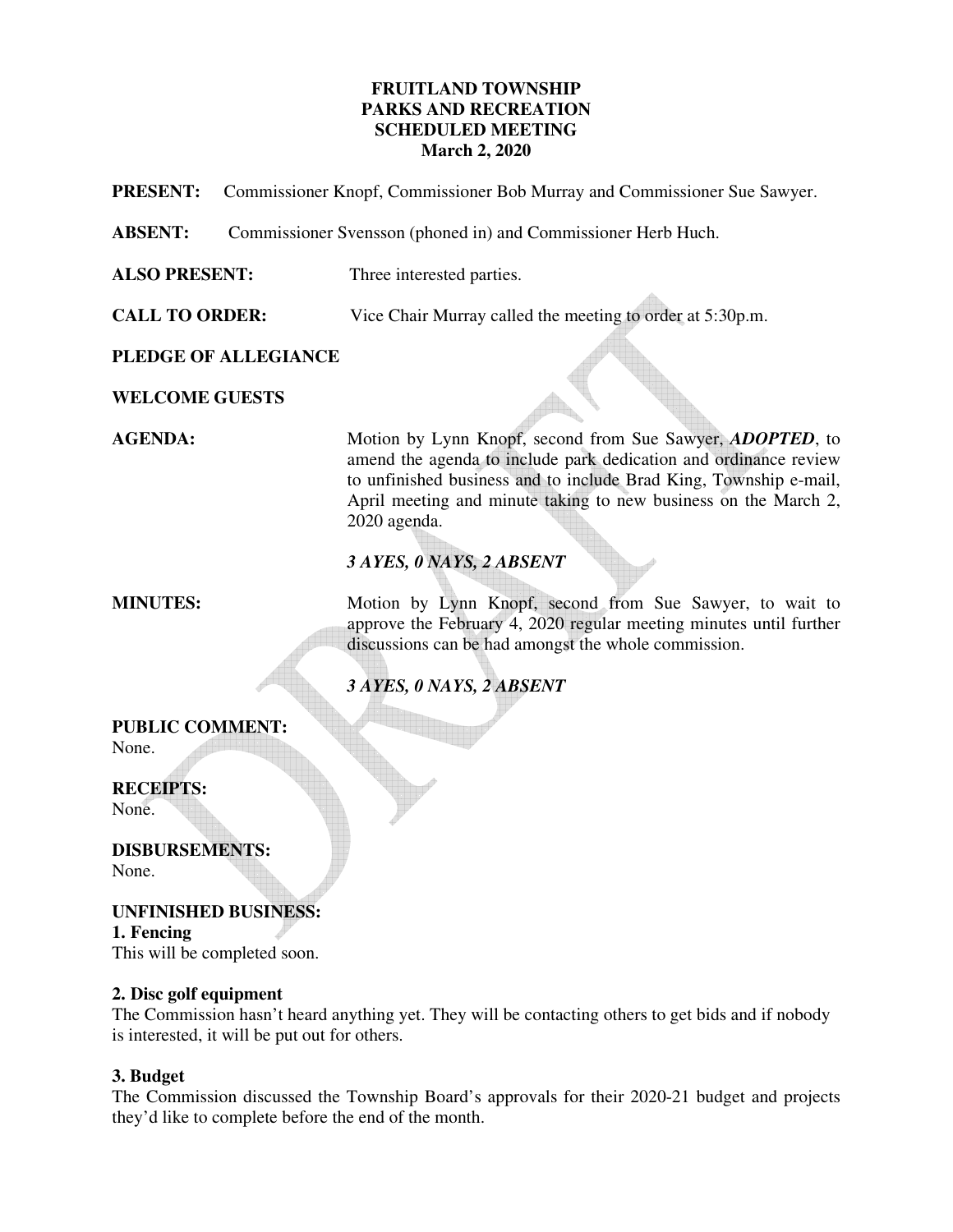#### **PARKS AND RECREATION COMMISSION** March 2, 2020 Page 2 of 3

 Motion by Sue Sawyer, second from Lynn Knopf, *ADOPTED*, to take tree trimming out of the tennis court repair rather than out of miscellaneous.

#### *3 AYES, 0 NAYS, 2 ABSENT*

 Motion by Sue Sawyer, second from Lynn Knopf, *ADOPTED*, to complete the tree assessment and fees out of miscellaneous.

### *3 AYES, 0 NAYS, 2 ABSENT*

**4. Park dedication** 

 Motion by Sue Sawyer, second from Lynn Knopf, *ADOPTED*, to put off discussions of park dedication and ordinance until there is a full Commission.

# *3 AYES, 0 NAYS, 2 ABSENT*

#### **5. Ordinance**

See above motion.

#### **NEW BUSINESS:**

#### **1. Outdoor activity center grant**

Discussions took place regarding a grant from the Community Foundation of Muskegon County. The commissioners discussed possibly completing a survey of the Township to see which playground equipment they would like to see in the park.

#### **2. March work session**

The Commission discussed a March work session and whether they should have it at the Township Hall or possibly moving it to the library.

> Motion by Lynn Knopf, second from Sue Sawyer, *ADOPTED*, to schedule a work session for March 17, 2020 at 10:00a.m. at the Township Hall.

# *3 AYES, 0 NAYS, 2 ABSENT*

**3. Brad King**

 Motion by Bob Murray, second from Sue Sawyer, *ADOPTED*, to suspend Roberts Rules of Order to have a presentation by Brad King.

#### *3 AYES, 0 NAYS, 2 ABSENT*

Brad King presented an event for amateur radio that he would like to have take place at Nestrom Road Park on June 27-28, 2020. The commissioners asked questions regarding the event and approved his event, adding that he would have to reserve a pavilion on April  $1<sup>st</sup>$ .

> Motion by Bob Murray, second from Lynn Knopf, *ADOPTED*, to adopt Roberts Rules of Order to go back into meeting discussions.